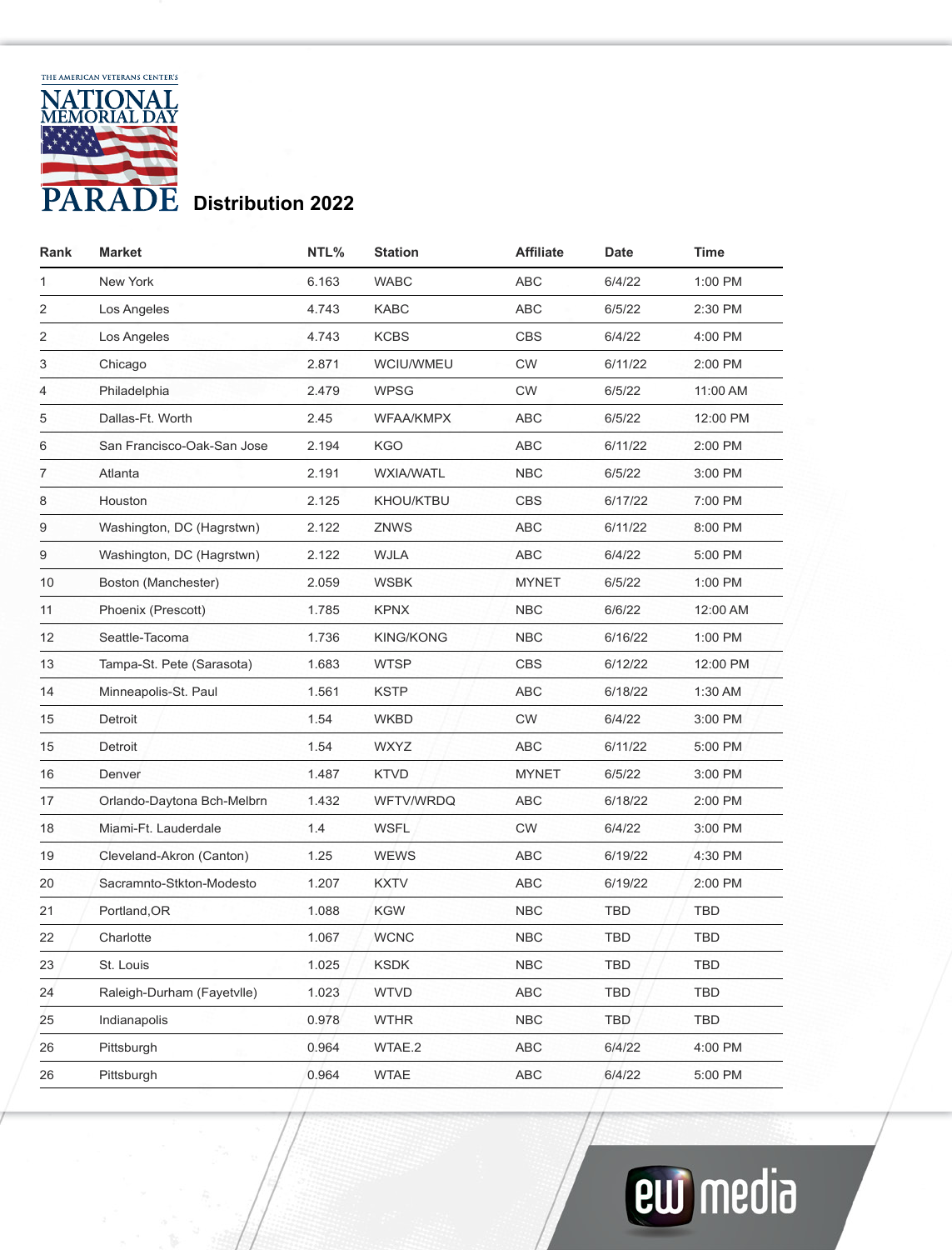

| Rank | <b>Market</b>              | NTL%  | <b>Station</b> | <b>Affiliate</b> | Date       | Time       |
|------|----------------------------|-------|----------------|------------------|------------|------------|
| 27   | San Diego                  | 0.936 | <b>KFMB</b>    | <b>CBS</b>       | 6/19/22    | 4:30 PM    |
| 28   | <b>Baltimore</b>           | 0.934 | WJZ            | <b>CBS</b>       | 6/12/22    | 12:00 PM   |
| 29   | Nashville                  | 0.912 | <b>WTVF</b>    | <b>CBS</b>       | 6/19/22    | 1:00 PM    |
| 30   | Salt Lake City             | 0.91  | <b>KSTU</b>    | <b>FOX</b>       | 6/4/22     | 11:30 AM   |
| 31   | San Antonio                | 0.853 | <b>KSAT</b>    | <b>ABC</b>       | TBD        | <b>TBD</b> |
| 32   | Hartford & New Haven       | 0.829 | <b>WCCT</b>    | <b>CW</b>        | 6/4/22     | 12:00 PM   |
| 33   | Columbus, OH               | 0.826 | <b>WBNS</b>    | <b>CBS</b>       | <b>TBD</b> | <b>TBD</b> |
| 34   | <b>Kansas City</b>         | 0.815 | <b>KMBC</b>    | <b>ABC</b>       | 6/4/22     | 12:30 AM   |
| 37   | Milwaukee                  | 0.762 | <b>WMLW</b>    | <b>IND</b>       | 6/4/22     | 7:00 PM    |
| 38   | Austin                     | 0.755 | <b>KVUE</b>    | <b>NBC</b>       | <b>TBD</b> | <b>TBD</b> |
| 40   | Las Vegas                  | 0.689 | KVVU/KVUU      | <b>FOX</b>       | 6/4/22     | 9:00 AM    |
| 41   | Grand Rapids-Kalmzoo-B.Crk | 0.646 | WZZM           | <b>ABC</b>       | <b>TBD</b> | <b>TBD</b> |
| 42   | Harrisburg-Lncstr-Leb-York | 0.639 | <b>WPMT</b>    | <b>FOX</b>       | 6/11/22    | 3:00 PM    |
| 43   | Jacksonville               | 0.626 | <b>WJXX</b>    | <b>ABC</b>       | 6/26/22    | 5:00 PM    |
| 43   | Jacksonville               | 0.626 | <b>WTLV</b>    | <b>NBC</b>       | 6/5/22     | 5:00 PM    |
| 46   | Norfolk-Portsmth-Newpt Nws | 0.6   | <b>WSKY</b>    | <b>IND</b>       | 6/25/22    | 8:00 PM    |
| 47   | Greensboro-H.Point-W.Salem | 0.593 | <b>WFMY</b>    | <b>CBS</b>       | 6/12/22    | 12:00 PM   |
| 49   | Louisville                 | 0.576 | <b>WHAS</b>    | <b>ABC</b>       | 6/19/22    | 5:00 PM    |
| 50   | New Orleans                | 0.549 | <b>WWL</b>     | <b>CBS</b>       | 6/4/22     | 2:00 PM    |
| 51   | Memphis                    | 0.512 | <b>WATN</b>    | <b>ABC</b>       | 6/4/22     | 4:00 PM    |
| 54   | Ft. Myers-Naples           | 0.503 | <b>WFTX</b>    | <b>FOX</b>       | <b>TBD</b> | TBD        |
| 58   | Wilkes Barre-Scranton-Hztn | 0.473 | <b>TBD</b>     | <b>TBD</b>       | TBD        | TBD        |
| 64   | Tucson (Sierra Vista)      | 0.397 | <b>KMSB</b>    | <b>FOX</b>       | 6/11/22    | 12:00 PM   |
| 66   | Spokane                    | 0.389 | <b>KREM</b>    | <b>CBS</b>       | 6/4/22     | 4:00 PM    |
| 68   | Des Moines-Ames            | 0.378 | <b>WOI</b>     | <b>ABC</b>       | 6/5/22     | 4:00 PM    |
| 76   | Columbia, SC               | 0.349 | <b>WLTX</b>    | <b>CBS</b>       | 6/12/22    | 12:00 PM   |
| 78   | Portland-Auburn            | 0.339 | <b>WCSH</b>    | <b>NBC</b>       | <b>TBD</b> | <b>TBD</b> |
| 79   | Huntsville-Decatur (Flor)  | 0.338 | WAMY.2         | <b>FOX</b>       | 6/19/22    | 3:30 PM    |
| 79   | Huntsville-Decatur (Flor)  | 0.338 | WAMY.2         | <b>FOX</b>       | 6/18/22    | 1:30 PM    |
| 79   | Huntsville-Decatur (Flor)  | 0.338 | WAMY.2         | <b>FOX</b>       | 6/11/22    | 11:00 AM   |

## **ew** media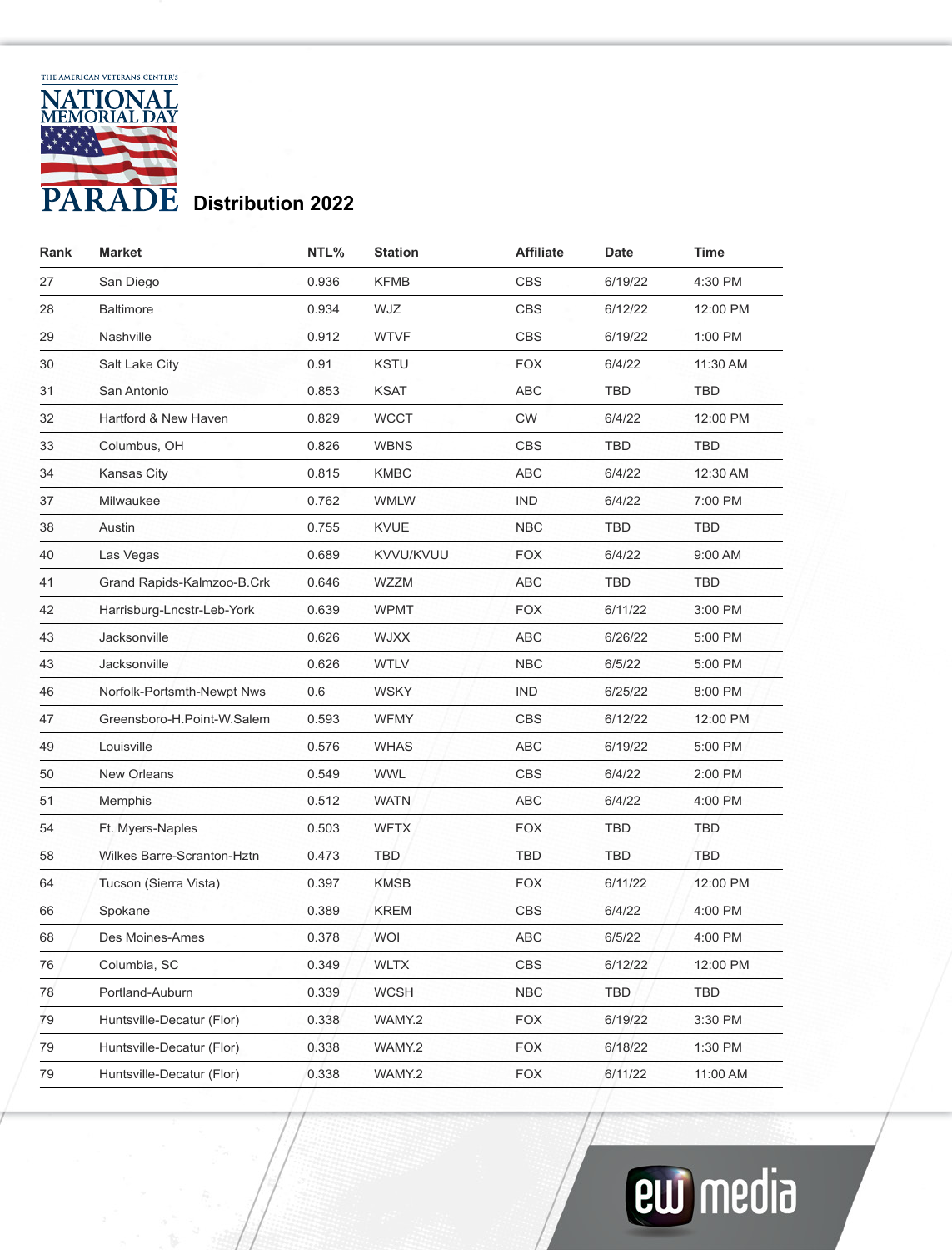

| Rank | <b>Market</b>              | NTL%  | <b>Station</b> | Affiliate    | Date       | Time       |
|------|----------------------------|-------|----------------|--------------|------------|------------|
| 79   | Huntsville-Decatur (Flor)  | 0.338 | WAMY.2         | <b>FOX</b>   | 6/4/22     | 1:30 PM    |
| 79   | Huntsville-Decatur (Flor)  | 0.338 | <b>WZDX</b>    | <b>FOX</b>   | 6/18/22    | 1:00 PM    |
| 79   | Huntsville-Decatur (Flor)  | 0.338 | <b>WZDX</b>    | <b>FOX</b>   | 6/12/22    | 11:30 AM   |
| 80   | Toledo                     | 0.338 | <b>WTVG</b>    | <b>ABC</b>   | 6/4/22     | 12:00 PM   |
| 82   | Colorado Springs-Pueblo    | 0.32  | <b>KXRM</b>    | <b>FOX</b>   | <b>TBD</b> | <b>TBD</b> |
| 83   | Waco-Temple-Bryan          | 0.317 | <b>KBTX</b>    | <b>CBS</b>   | <b>TBD</b> | <b>TBD</b> |
| 88   | Chattanooga                | 0.309 | <b>TBD</b>     | <b>TBD</b>   | <b>TBD</b> | <b>TBD</b> |
| 89   | Charleston, SC             | 0.306 | <b>WCIV</b>    | <b>ABC</b>   | 6/5/22     | 12:00 PM   |
| 90   | Champaign&Sprngfld-Decatur | 0.302 | <b>WCIA</b>    | <b>CBS</b>   | <b>TBD</b> | <b>TBD</b> |
| 92   | Cedar Rapids-Wtrlo-IWC&Dub | 0.296 | <b>MCRG</b>    | <b>CW</b>    | <b>TBD</b> | <b>TBD</b> |
| 92   | Cedar Rapids-Wtrlo-IWC&Dub | 0.296 | <b>NCRG</b>    | <b>MYNET</b> | <b>TBD</b> | <b>TBD</b> |
| 92   | Cedar Rapids-Wtrlo-IWC&Dub | 0.296 | <b>KCRG</b>    | <b>ABC</b>   | <b>TBD</b> | <b>TBD</b> |
| 94   | <b>Baton Rouge</b>         | 0.278 | <b>WBXH</b>    | <b>MYNET</b> | 6/11/22    | 3:00 PM    |
| 94   | <b>Baton Rouge</b>         | 0.278 | <b>WAFB</b>    | <b>CBS</b>   | 6/19/22    | 3:00 PM    |
| 98   | South Bend-Elkhart         | 0.265 | WCWW/WMYS      | <b>CW</b>    | 6/4/22     | 11:00 AM   |
| 99   | Myrtle Beach-Florence      | 0.26  | <b>WBTW</b>    | <b>CBS</b>   | <b>TBD</b> | TBD        |
| 101  | <b>Boise</b>               | 0.257 | KIVI           | <b>ABC</b>   | 6/4/22     | 5:00 PM    |
| 101  | <b>Boise</b>               | 0.257 | <b>KTVB</b>    | <b>NBC</b>   | 6/12/22    | 2:00 PM    |
| 103  | Davenport-R.Island-Moline  | 0.247 | <b>WQAD</b>    | <b>ABC</b>   | 6/12/22    | 1:00 PM    |
| 108  | Tallahassee-Thomasville    | 0.233 | <b>TBD</b>     | <b>TBD</b>   | <b>TBD</b> | <b>TBD</b> |
| 109  | Sioux Falls (Mitchell)     | 0.229 | <b>KELO</b>    | <b>CBS</b>   | <b>TBD</b> | <b>TBD</b> |
| 110  | Tyler-Longview(Lfkn&Ncgd)  | 0.229 | <b>KYTX</b>    | <b>CBS</b>   | 6/6/22     | 1:30 AM    |
| 120  | Macon                      | 0.201 | <b>WMAZ</b>    | <b>CBS</b>   | 6/12/22    | 12:00 PM   |
| 123  | Peoria-Bloomington         | 0.195 | <b>WMBD</b>    | <b>CBS</b>   | 6/18/22    | 11:30 AM   |
| 130  | Corpus Christi             | 0.174 | KIII           | <b>ABC</b>   | <b>TBD</b> | <b>TBD</b> |
| 131  | Amarillo                   | 0.157 | <b>KCIT</b>    | <b>FOX</b>   | <b>TBD</b> | <b>TBD</b> |
| 131  | Amarillo                   | 0.157 | <b>KAMR</b>    | <b>NBC</b>   | <b>TBD</b> | <b>TBD</b> |
| 138  | Odessa-Midland             | 0.143 | <b>KOSA</b>    | <b>CBS</b>   | <b>TBD</b> | <b>TBD</b> |
| 143  | Monroe-El Dorado           | 0.14  | <b>KARD</b>    | <b>FOX</b>   | TBD        | <b>TBD</b> |
| 144  | Beaumont-Port Arthur       | 0.139 | <b>KBMT</b>    | <b>MYNET</b> | 6/4/22     | 11:00 AM   |

## **ew** media